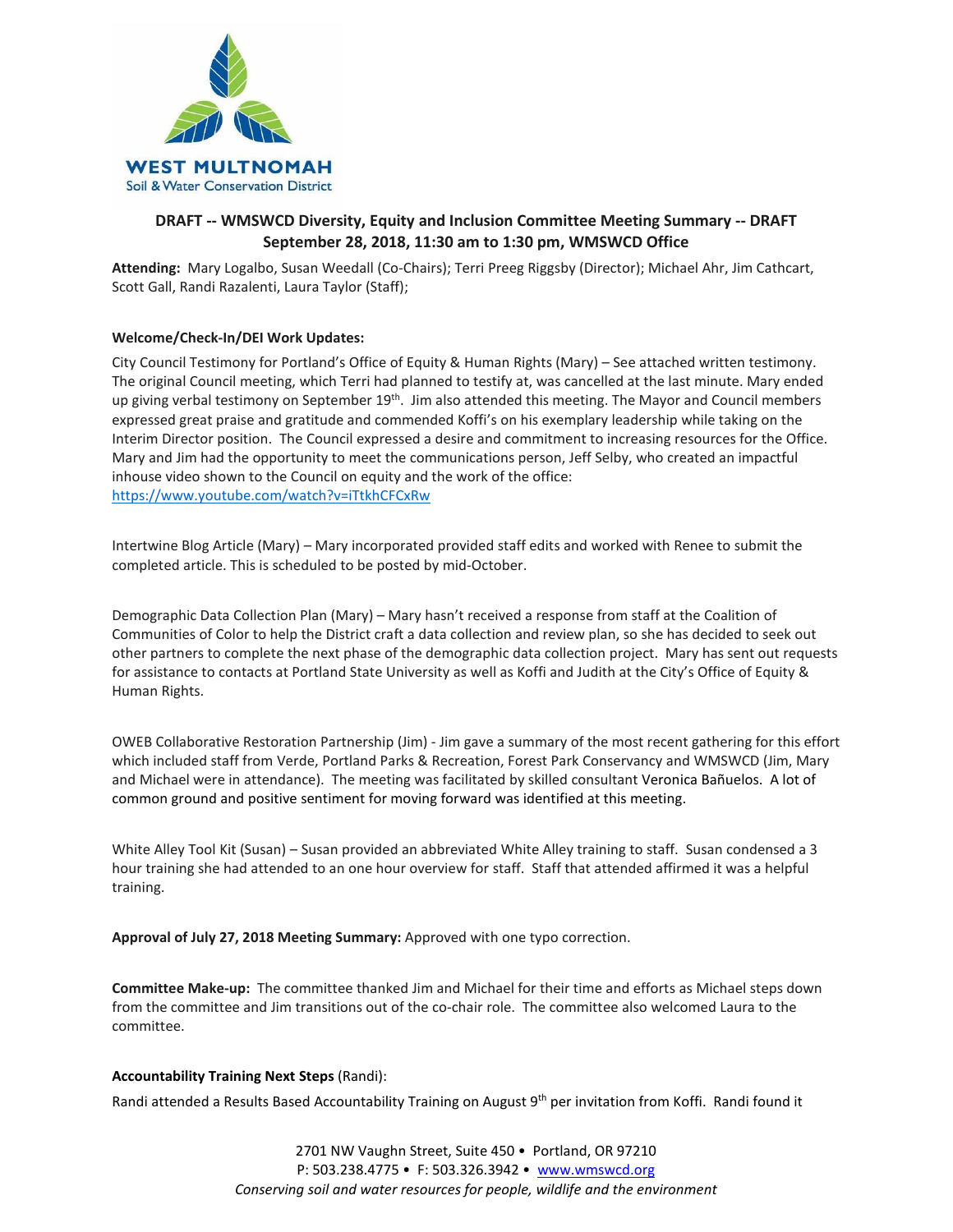

interesting and passed out the handouts provided by the training. This spurred Randi to think about some other considerations for the committee.

Some key takeaways from the training included an emphasis on community involvement and accountability such as conducting data analysis in an open community setting and when something not found to be working to seek community input on how to proceed. The importance of sharing data with community regardless of the outcome was emphasized.

Additional Learnings & Tools Included:

- The presentation included 7 questions to work with partners on One set was provided for population accountability. Another set was provided for performance accountability. (See handout)
- Data-informed transparent decision making is critical.
- Quantity and quality impacts should be included in performance measures How much did we do? How well did we do it? Is anyone better off? Do we want to incorporate this framework in our DEI work?
- Root Cause Analysis The need for continued self-analysis was highlighted as an important exercise. It requires one to keeps asking oneself why, to better understand deeper down causes.
- Selecting meaningful partners to carry out one's work. Governments should be partnering with community leadership.
- Examples of What Not to Do where provided (See handout: Slides #1 16)

Generally, all these tools seem centered on slowing you down and getting you to think deeper about things.

The committee discussed how and to what we should we apply provided frameworks, questions and lessons? Mary denoted applicability to our demographic data collection plan and analysis. Jim highlighted how provided tools can help inform the development of SMART performance measures to show progress on racial equity.

#### **Hiring Debrief Summary** (Randi):

See meeting summary and demographic data results that Randi debriefed the committee on (attached). Key learnings from this past process included a need to slow down and ask if we are using an equity lens to vet the process and candidates. A hiring playbook that better outlines the process, including equity check-in times as well as expectations for hiring committee members, will be crafted as a result. The leadership committee will determine who should work on this project.

Terri expressed a concern about all the time it took for this past hire. She questioned how much staff time and costs does it really take to do an equitable hire? Can we put a cost figure to it? Those active in the process explained that the most extensive cost to this process is the opportunity cost of staff not doing their core work because they are putting this time into the hire. Some argued that a much bigger cost would be a "bad" and/or inequitable hire, if we don't take the time to do things well, when we hire so infrequently and are so small.

#### **Annual Work Plan Review, Prioritization & Assigned Leads:**

Mary facilitated the committee through a wall chart brainstorming exercise to draft SMART (Specific Measurable Achievable Relevant & Timebound) DEI workplan goals to create firmer accountability measures and set clear individual expectations for each task. The draft results from this exercise are attached in spreadsheet form.

There wasn't much time to discuss the results, however there was discussion of creating a policy around when to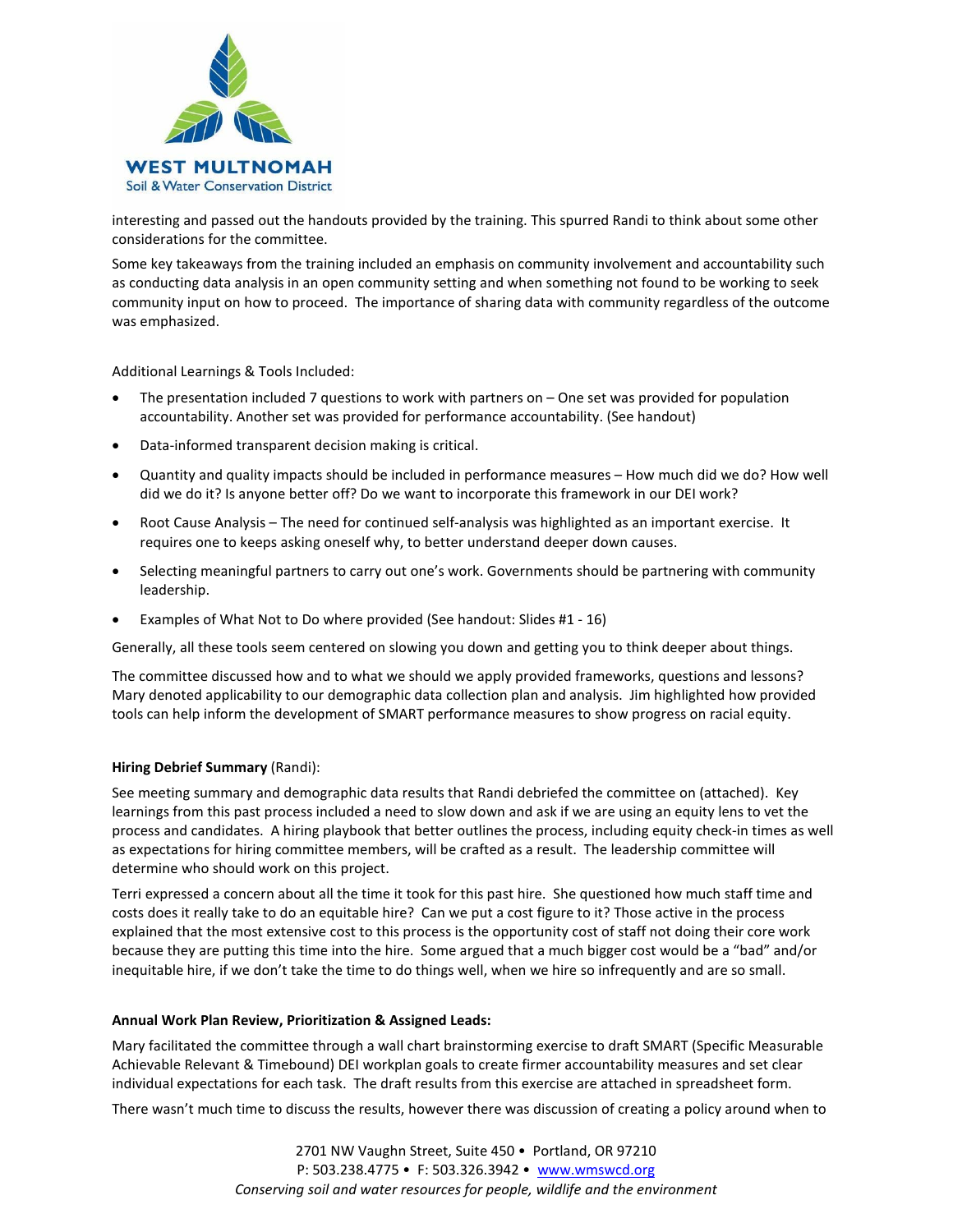

work with the equity lens into a decision process. Jim and Susan expressed a concern about spending time in the abstract to develop such a process. In order to remind staff and board of how this tool may be used and the value of doing so the group agreed that there should be standing time provided to the board and staff at regular meetings to share about using the lens. Jim explained that it's his expectation that for big projects, there is a need to explicitly define equity check ins and specific milestones to where the equity lens will apply. The integration of the lends will be tasked to the project leader to determine. There will be some instances, however, such as in the hiring playbook, that specific prompts may be provided in policy and/or process guidance.

In addition, there was discussion on upcoming needed trainings for the Board on our newly developed equity lens as well as staff related to questions on tokenism and affirmative action. Susan, Mary, Jim and Terri agreed to help plan the equity lens training and Randi agreed to take the initial lead in assessing potential trainings for staff.

## **Budget/Cost Center Report:** See attached.

#### **Action Items Review:**

- Hiring playbook: Randi and Jim will inquire with the leadership committee regarding who they'd prefer work on the hiring playbook project.
- SMART workplan: Mary will craft the wall chart brainstorm exercise into spreadsheet form and vet a draft with staff prior to the next DEI meeting.
- Equity lens board training: Susan, Terri, Mary and Jim will work on securing Cliff Jones, or an alternative should he not be available, for an equity lens training for the board with an aim at scheduling the same by early next year (i.e. January – March 2019).
- Affirmative action and tokenism training: Randi will look into options with partners.

**Next Meeting:** Friday, November 30, 2018, 11:30am to 1:30 pm, WMSWCD Office.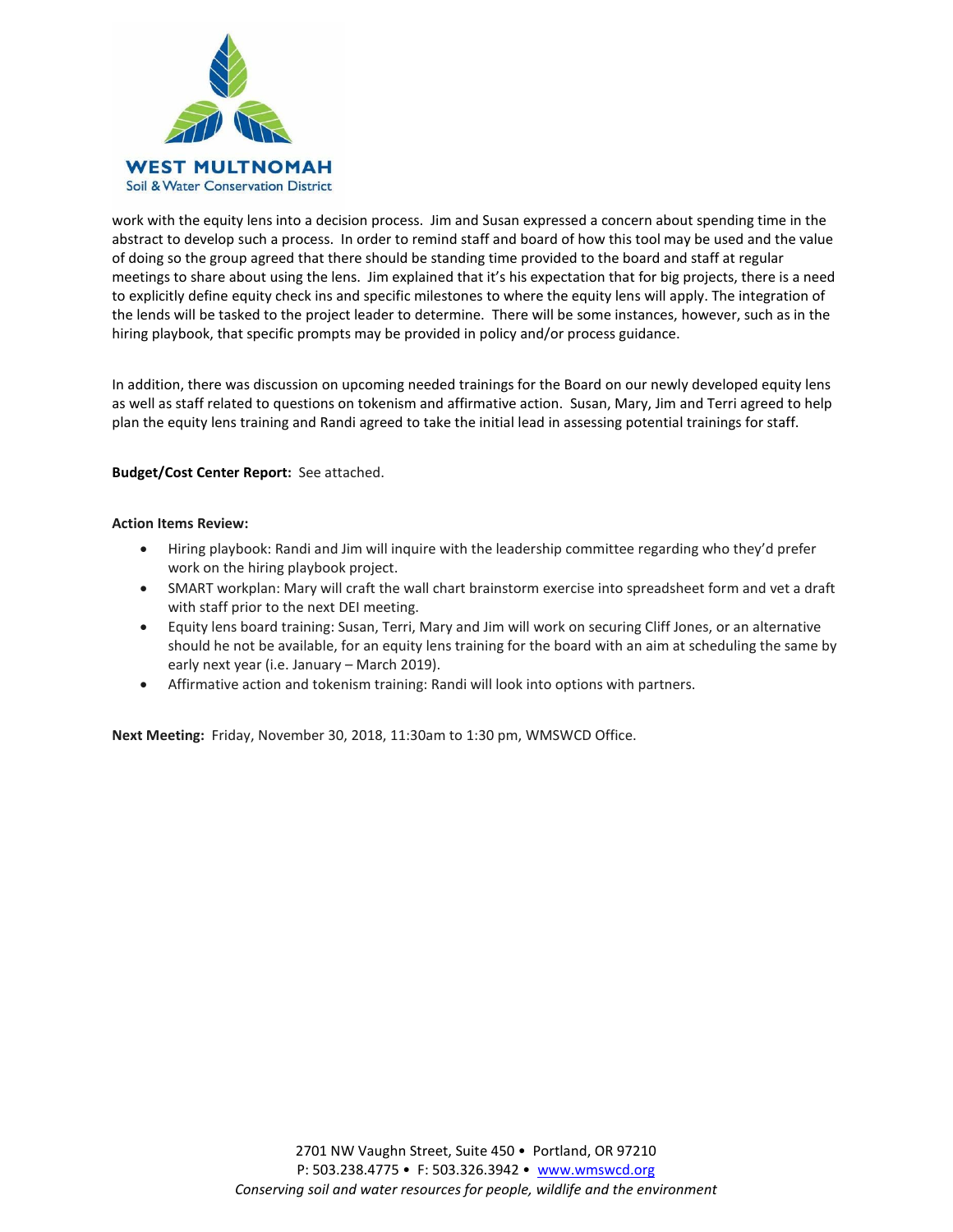**12:11 PM 09/20/18 Accrual Basis**

# **West Multnomah Soil & Water Conservation District DEI Detail Report**

 **July through August 2018**

| <b>Date</b> | Name           | Memo                                                                  | Account                 | Amount           |
|-------------|----------------|-----------------------------------------------------------------------|-------------------------|------------------|
| 08/31/2018  | DM-Credit Card | Thai Bloom lunch with Koffi Dessou - DEI<br>Committee meeting 7/27/18 | Refreshments & Supplies | 145.40<br>145.40 |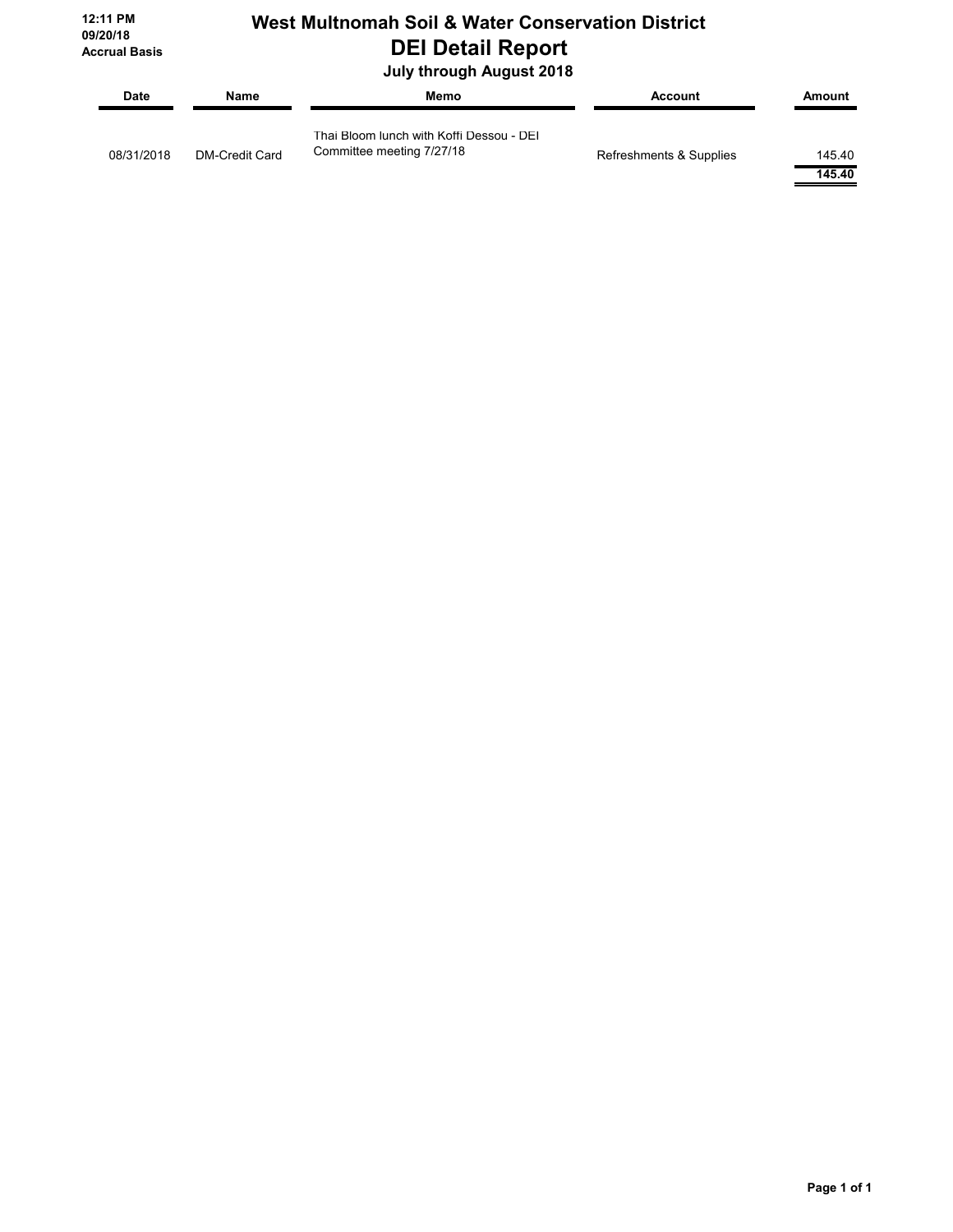| 2018-19 ANNUAL WORKPLAN (OVERALL DEI GOALS) |                                             |                                                                                                                                                                                                                                                                                                                                                                                                  |                                                                                                                                                                                                                                                                                                                                                                                                     |                                                              |                                                                           |  |  |  |
|---------------------------------------------|---------------------------------------------|--------------------------------------------------------------------------------------------------------------------------------------------------------------------------------------------------------------------------------------------------------------------------------------------------------------------------------------------------------------------------------------------------|-----------------------------------------------------------------------------------------------------------------------------------------------------------------------------------------------------------------------------------------------------------------------------------------------------------------------------------------------------------------------------------------------------|--------------------------------------------------------------|---------------------------------------------------------------------------|--|--|--|
| <b>GOAL</b>                                 | Program Area(s)                             | <b>STRATEGIES &amp; ACTIONS</b>                                                                                                                                                                                                                                                                                                                                                                  | <b>METRIC / OUTCOME</b>                                                                                                                                                                                                                                                                                                                                                                             | <b>STAFF, BOARD AND/OR</b><br><b>PARTNERS INVOLVED</b>       | <b>TIMEFRAME</b>                                                          |  |  |  |
| Goals 1-6                                   | Training, New<br>staff/board,<br>ongoing    | Develop a formal District capacity development plan<br>to ensure all are grounded in equity and inclusion.<br>This will also include a training plan for newer staff<br>and hiring teams members recruited from outside the<br>organization. Work with OEHR to assess partner<br>training opportunities & train the trainer<br>opportunities.                                                    | Develop and begin implimentation of a plan that<br>outlines continual training opportunities for staff<br>and board as well as requirements for incoming<br>staff and board is competed, approved and funded<br>in full. New interns and staff/board are trained in<br>Equity 101 w/ 1 year of onboarding.                                                                                          | All, Intern supervisor,<br>OEHR, ?                           | Spring of<br>2019 or<br>Defer to FY<br>2019-20 for<br>funding?<br>Ongoing |  |  |  |
| Goals 1-6                                   | Training,<br>Accountability                 | Pursue training opportunities to inform hiring<br>policies and procedures focused on better<br>understanding tokenism, affirmative action and being<br>accountability to equitable outcomes.                                                                                                                                                                                                     | Staff working on hiring playbook to complete<br>decisions and newly forming hiring playbook outlining relevant training(s) prior to playbook completion.                                                                                                                                                                                                                                            | Leadership committee<br>to decide                            | Spring of<br>2019                                                         |  |  |  |
| Goals 1-6                                   | Training, Equity<br>Lens                    | Hold training for Board of Directors to ensure the<br>Board is ready for applying the equity lens to<br>development of the Financial Sustainbility Plan this<br>year and Long Range Business Plan next fiscal year.                                                                                                                                                                              | Conduct a quality training with board members where<br>they gain understanding and experience with the equity<br>lens.                                                                                                                                                                                                                                                                              | Susan and Terri                                              | Late winter<br>to early<br>spring 2019                                    |  |  |  |
| Goals 1-6                                   | Partnership<br>Development &<br>Maintenance | Showup and participate at partner events and in<br>partnership efforts in a value added way with<br>those that value diversity, equity and inclusion.<br>Thoughtfully include diverse partners that to<br>strengthen projects and relationships. Build<br>individual and organizational relationships with<br>new and current partners representing<br>underserved communities without an "ask." | Review partner log and make efforts to engage with<br>partners in ways that clearly value the partner and aim<br>to add value after hearing what partners may wish to<br>work with us and how they'd like to do so. Upcoming<br>examples include Wisdom of the Elders Sturgeon Lake<br>Dedication Ceremony on April 27, 2019 and sponsorship<br>of Friends of Tryon Creek's Indigenous Peoples Day. | All, Scott & Jim<br>(Wisdom Example), Jim<br>(Tryon Example) | Ongoing                                                                   |  |  |  |
| Goals 1-6                                   | Green Workforce<br>Iniative                 | Continue to participate in OWEB, FPC and Verde<br>Collaborative Restoration Partnership Agreement requests and actively seek opportunities that are<br>process. Support efforts in this realm that are<br>being spearheaded (through a Meyer grant) with<br>Ecotrust and Blueprint Foundation.                                                                                                   | Attend scheduled meetings, respond to information<br>emphasized in this agreement - refinement coming soon<br>to better direct efforts.                                                                                                                                                                                                                                                             | Jim, Michael & Mary                                          | Ongoing                                                                   |  |  |  |
| Goals 1-6                                   | Youth Mentoring                             | Explore ways to best support diverse youth exposing<br>them to the environmental field. Continue to<br>participate in youth mentoring collaborative<br>meetings.                                                                                                                                                                                                                                 | Identify and plan for opportunities to best support youth Michael<br>mentoring.                                                                                                                                                                                                                                                                                                                     |                                                              | Ongoing                                                                   |  |  |  |